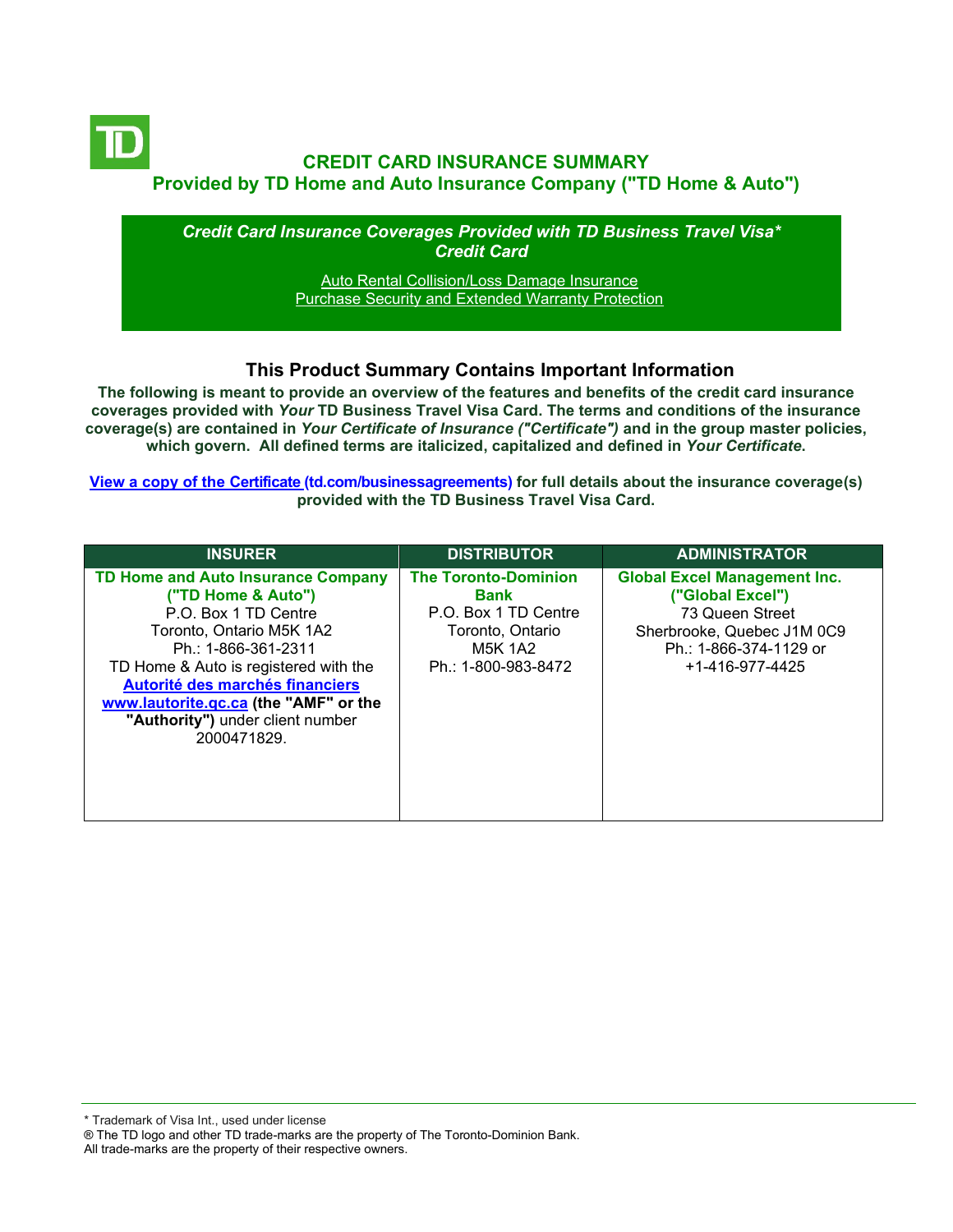

## **General Information You Need to Know**

The following is applicable to **all insurance coverage(s)** provided with the TD Business Travel Visa Card, unless otherwise specified*:*



**Complaint Handling:** For information about our complaint processing policy and where a complaint may be filed, please visit our Customer Service & Problem Resolution page at: **<https://www.tdinsurance.com/customer-service/problem-resolution>**.



**Misrepresentation:** *You* must be accurate and complete in *Your* dealings with the *Insurer* at all times. The *Insurer* will not pay a claim if *You*, any person insured under *Your Certificate* or anyone acting on *Your* behalf makes a misrepresentation, attempts to deceive or mislead the *Insurer*, or makes a fraudulent, false or exaggerated statement or claim.



**Cancellation:** Insurance coverage(s) are considered canceled on the date the credit card account is closed. If, at any time, *You* don't want these insurance coverages, *You* can decide not to use them or contact *Your* credit card provider to apply for a different credit card with alternative insurance coverages.



**Cost:** *Your* TD Business Travel Visa Card has an annual fee charged by *Your* credit card provider. No additional fee will be charged for the insurance coverages provided with the TD Business Travel Visa Card.



**Claims:** *You* must report *Your* claim to *Our Administrator* by calling 1-866-374-1129 no later than the following time limits after the covered event(s) occurred:

- **Auto Rental Collision/Loss Damage Insurance** 
	- o 48 hours; refer to section "In the event of an accident/theft") for full details
- **Purchase Security and Extended Warranty Protection** 
	- o 45 days; refer to section 5 "Claims" for full details.

Once *We* have approved the claim, *We* will notify *You* and payment will be made within 60 days. If the claim has been denied, *We* will inform *You* of the claim denial reasons within 60 days. *You* can appeal the decision by submitting new information to *Our Administrator*. For complete details, please see the applicable claims section (as listed above) in *Your Certificate.*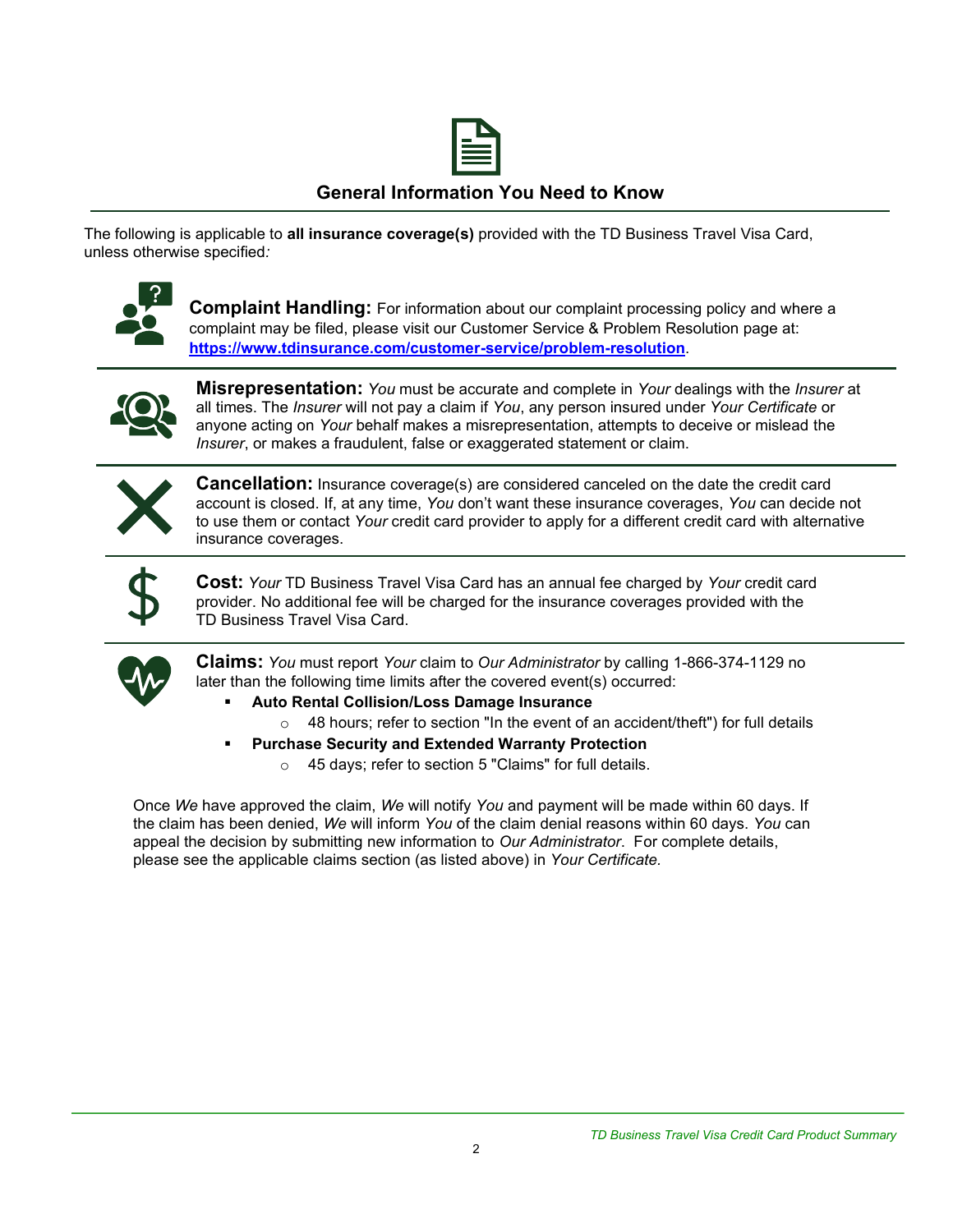# **General Information You Need to Know**

| <b>Eligibility:</b>                                      |                                                                                                                                                 |                                                                                                                                                                                                                                                                                                                            |
|----------------------------------------------------------|-------------------------------------------------------------------------------------------------------------------------------------------------|----------------------------------------------------------------------------------------------------------------------------------------------------------------------------------------------------------------------------------------------------------------------------------------------------------------------------|
| <b>Benefit</b>                                           | Who is Eligible                                                                                                                                 | <b>Additional Eligibility Requirements</b>                                                                                                                                                                                                                                                                                 |
| <b>Auto Rental Collision/Loss</b><br>Damage Insurance    | Insured Person or anyone with<br><i>permission</i> who presents<br>themself in person at the Rental<br>Agency and signs the rental<br>contract. | The Cardholder must decline<br>٠<br>the Rental Agency's CDW or<br>its equivalent<br>The Cardholder takes<br>٠<br>possession of the rental<br>vehicle and complies with the<br>terms of the rental vehicle<br>policy<br>The Cardholder must be a<br>٠<br>resident of Canada<br>The credit card must be in<br>good standing. |
| <b>Purchase Security and</b><br><b>Extended Warranty</b> | <b>Account Holder</b>                                                                                                                           | Purchase(s) made by the<br>ш<br>Account Holder(s)<br>(Exclusions Apply).<br>The credit card must be in<br>٠<br>good standing; and<br>The Account Holder must be<br>٠<br>a resident of Canada.                                                                                                                              |

<span id="page-2-0"></span>**Note:** For full details, please see the "Eligibility" section and/or the definition of "*Insured Person*" in each *Certificate*.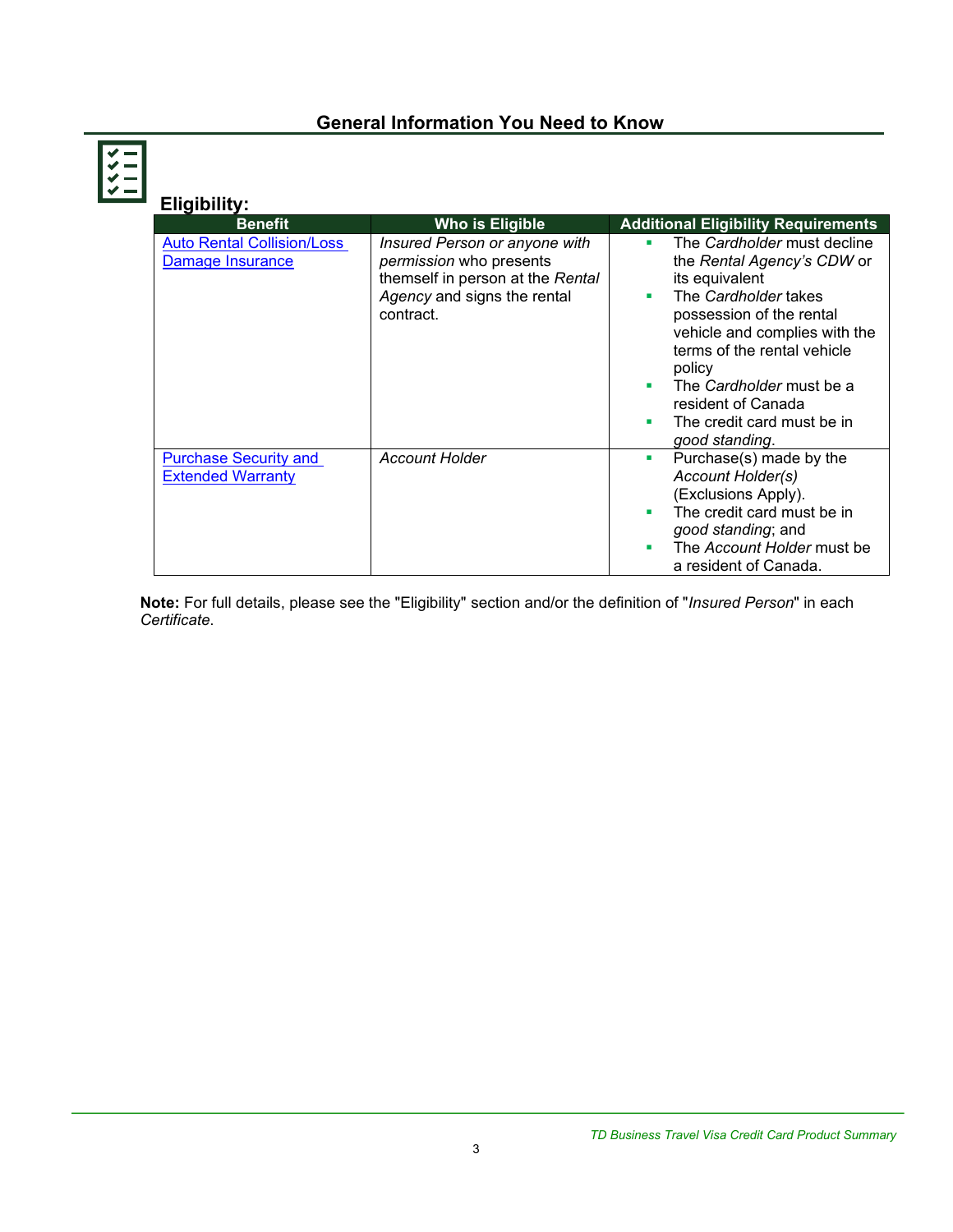<span id="page-3-0"></span>

# **Auto Rental Collision/Loss Damage Insurance**

*Issued by TD Home & Auto under Group Policy Number TDV092010 (the "Policy") to The Toronto-Dominion Bank (the "Policyholder"). Global Excel provides Claims and Assistance services under the Group Policy.*

### **What is included in this coverage?**

Auto Rental Collision / Loss Damage Insurance provides replacement and/or repair coverage for a rental vehicle.

### **What are the benefits?**

| <b>Benefit</b>        | <b>Maximum Benefit Payable</b>                                      |  |
|-----------------------|---------------------------------------------------------------------|--|
| <b>Auto Rental</b>    | Coverage for up to 48 consecutive days for loss, damage or theft of |  |
| <b>Collision/Loss</b> | an eligible rental vehicle (MSRP of rental vehicle cannot exceed    |  |
| Damage Insurance      | \$65,000                                                            |  |

**Note:** The rental agency's Collision Damage Waiver must be declined and the full cost of the rental vehicle must be paid for using *Your Account.*

#### **What are the limitations and exclusions?**

This insurance contains limitations and exclusions. For example, the following vehicles will not be covered:

- Van/cargo vans
- **■** Truck/pickup truck
- Off road vehicle
- Motorcycle
- **Exotic vehicles (e.g. Aston Martin, Lotus, etc.)**
- **•** Antique vehicles

Additionally, coverage will not be provided with loss arising from:

- Third party liability
- **Personal injury**
- **•** Driving the rental vehicle while intoxicated
- Dishonest, fraudulent, or criminal act being committed by the *Insured person*
- Wear and tear of the rental vehicle
- **•** Operation of the rental vehicle in violation of the terms of the rental agreement

For complete details, please see the "Collision/Loss Damage Covers" section in *Your Certificate.*